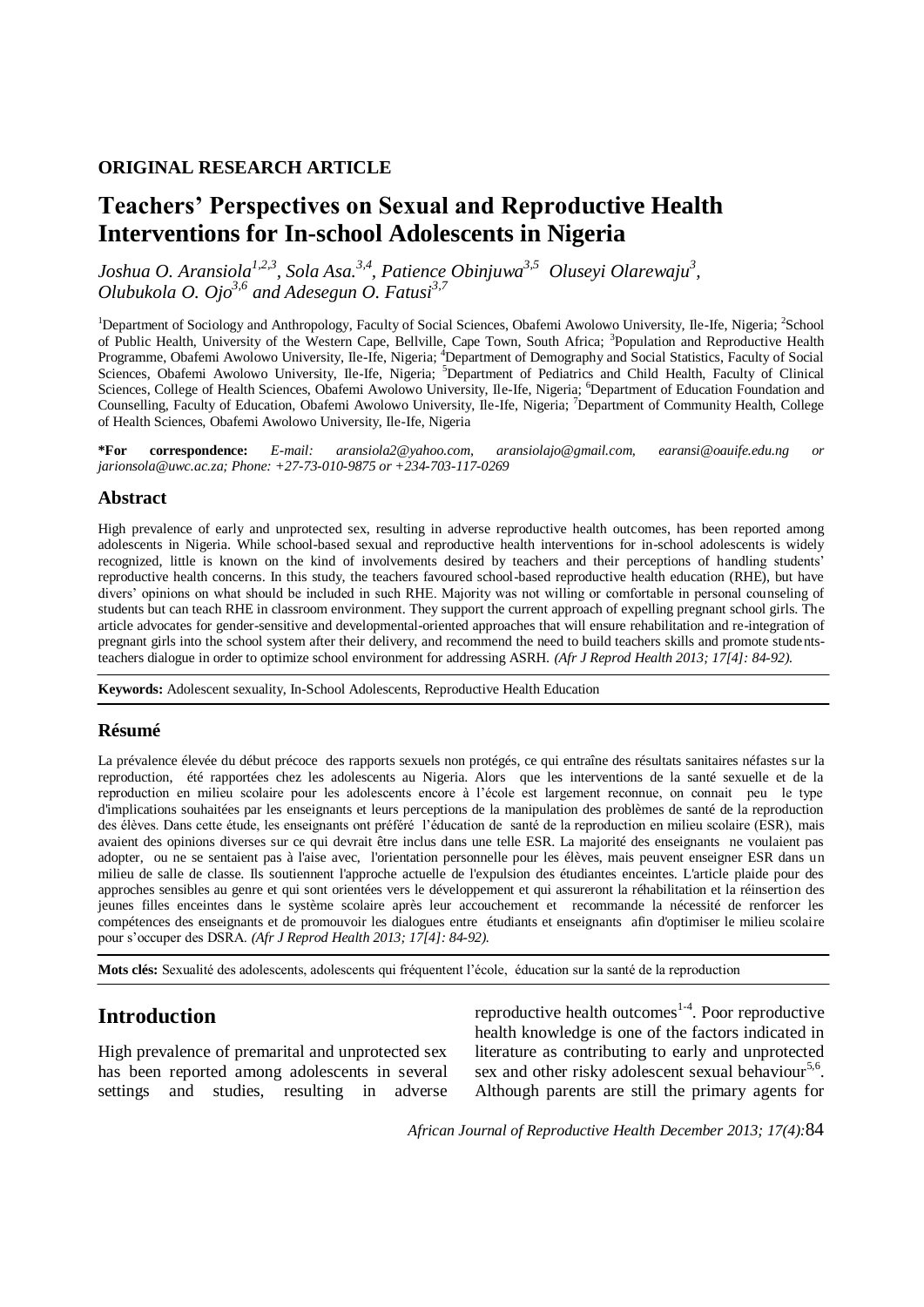socializing children, schools play an important role as secondary socialization agent especially in societies where a high proportion of adolescents attends schools<sup>1,7</sup>. Teachers, therefore, occupy a central role in the lives of students not only because of the need to develop the academic potential of young people but also because of the influence they have in shaping and reshaping behaviour and life course in many areas of life. Not surprising, several researchers have reported the roles of teachers in school-based reproductive health programme as critical to addressing reproductive health challenges of in-school  $a\bar{d}$ olescents<sup>8,9</sup>.

Studies in some settings, including some carried out in urban communities in Nigeria, have also reported that many teachers were favourably disposed to the introduction of Reproductive Health Education (RHE) or Sexuality Education in schools, and were willing to be involved in such an initiative $3,10$ . In some other settings, contrary results have been obtained. An intervention study in rural communities in south-west Nigeria, for example, has shown that despite improved attitude towards the teaching of sexuality education after receiving training, majority of teachers were still unwilling to be involved in sexuality education $11$ . There is scarce information in the literature regarding the kinds of involvement desired by teachers and the different aspects in which they are willing to be involved. Similarly, little is known about their perceptions of how students with reproductive health problems such as unwanted pregnancy should be handled in schools. This information is important for designing and implementing effective school-based sexuality education programs for students. This research seeks to address some of these research gaps. Specifically, the study explores the level and kind of involvements that teachers desire in the context of school-based reproductive health programme and their attitude to specific curricula issues. This study asked? What kind of reproductive health services are available to in-school adolescents in the study areas? In what ways do teachers perceive the need for school based reproductive health education and services? What level of involvements are desired by the teachers in inschool reproductive health programmes and what

#### *Aransiola et al.* In-School Adolescent Reproductive Health in Nigeria

are the teachers' perceptions of how adolescents with reproductive health problems are currently being handled in schools and their suggestions for future strategies. This study is part of a broader baseline study for an adolescent health initiative aimed at understanding and informing effective responses to sexual and reproductive health needs of in-school adolescents in the study area.

## **Methods**

### *Study setting and data*

The study utilized a qualitative approach with data collected through the use of focus group discussions in two towns (Ile-Ife and Ilesa) in Nigeria. The two towns selected for this study are two of the most urban communities in Osun State, Southwest Nigeria. They are both located in Ife-Ijesa zone of the State, although separated by about 50 kilometers. Each of the two towns hosts two local government areas (LGAs). In Ile-Ife, there are Ife Central LGA and Ife East LGA while Ilesa hosts Ilesa East LGA and Ilesa West LGA. Figures from the 2006 national population census indicated that the two LGAs in Ife have a combined population of 355,818 while those of Ilesa have a combined population of 212,225. The inhabitants of both towns are *Yoruba* – the dominant indigenous group in Southwest Nigeria. Ile Ife is traditionally believed to be the cradle of the *Yoruba* race. Both towns also host a higher institution of learning, thereby exposing the adolescents in the communities to more urbanized lifestyles relative to adolescents in other towns in the state where such institutions are lacking.

#### *Study participants*

Recruitment of participants started with the selection of the schools in Ile-Ife and Ilesa through multi-stage random sampling. At the first stage, the list of all registered secondary schools in the four Local Governments in the two towns was obtained from Osun State Ministry of Education in Oshogbo. Our focus was on secular schools, with mixed-sex students' population, and with classes spanning the entire secondary school years according to Nigeria's national educational curriculum (that is, JSS  $1 - SSS$  3). Most schools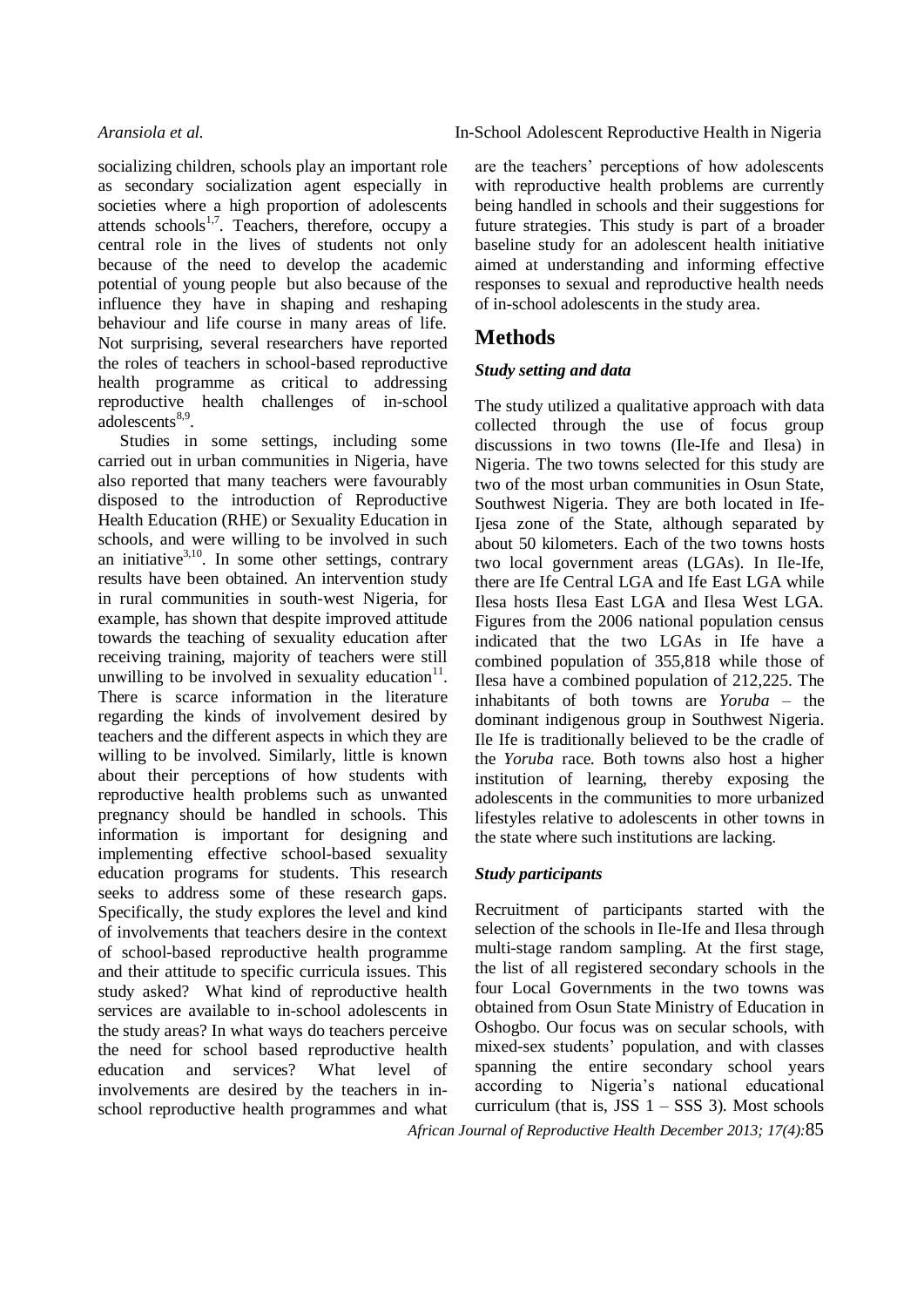in the two towns met the three criteria our reasons for these criteria, in the first place, included the fact that the teachers in single sex schools are less likely to have adequate information on the pattern of adolescent interaction with opposite sex within the school environment. Also, religious-based schools were excluded to avoid any religious bias in the study. Secondary schools with only either junior arms (i.e. Junior Secondary Schools (JSS)) or only senior arms (i.e. Senior Secondary Schools (SSS)) were further excluded from the list of the schools. A sampling frame was derived for each of the four local LGAs from the original list of schools provided by the Ministry of Education, consisting of schools that met the three specified criteria. A stratified sampling approach was used to select two schools – one public and one private school – from the sampling frame for each LGA. Thus, a total of eight government-registered secondary schools were randomly selected, consisting of four public and four private schools.

The second stage focused on selecting teachers from the selected schools, and cluster sampling approach used. During this stage, Principals of the selected schools were contacted and their permission sought. The Principals provided the list of teachers in their schools as well as facilitated the mobilization of required teachers. The list of teachers were separated into two groups by sex (men and women) and between 10 and 12 teachers selected from each group using simple random approach. Additional 2 to 3 teachers were selected in the same way and placed on the waiting list to replace any of the selected teachers who decline or may otherwise be unavailable ultimately to participate in the study. In total, 16 FGDs (2 in each school  $-1$  men group and 1 women group) were conducted in the 8 schools selected for this study. Table 1 presents the FGD characteristics of the teachers selected for this study.

#### *Data Collection*

The FGD sessions were conducted in English language since all the participants were fluent in English. The FGD guide contained series of questions which seeks to ascertain the teachers' knowledge about sexual involvement of in-school adolescents and to explore their perspective about

#### *Aransiola et al.* In-School Adolescent Reproductive Health in Nigeria

associated factors and available adolescent reproductive health services/interventions in the schools. The questions also sought their views on school-based adolescent reproductive health programme in their environment, their willingness to be involved in such programmes and the level of involvement desired. The FGD also explored the teachers' insights about the current sexual and reproductive health practices as well as suggestions regarding the handling of adolescent health challenges, especially teenage pregnancy, in school environments.

**Table 1:** FGD Characteristics of the Teachers

| <b>FGD</b>       | FGD           | of<br>No.    | FGD    | Age Range of  |
|------------------|---------------|--------------|--------|---------------|
| <b>Locations</b> | <b>Number</b> | participants | Group  | participants  |
| Ile-Ife          | 1             | 11           | Male   | $30-55$ years |
|                  | 2             | 12           | Female | 29-54 years   |
|                  | 3             | 12           | Male   | 35-58 years   |
|                  | 4             | 10           | Female | 32-57 years   |
|                  | 5             | 11           | Male   | $31-51$ years |
|                  | 6             | 12           | Female | 33-59 years   |
|                  | 7             | 12           | Male   | 38-59 years   |
|                  | 8             | 12           | Female | 34-49 years   |
| <b>Ilesa</b>     | 9             | 12           | Male   | 28-49 years   |
|                  | 10            | 10           | Female | 35-58 years   |
|                  | 11            | 11           | Male   | 30-57 years   |
|                  | 12            | 11           | Female | $31-48$ years |
|                  | 13            | 12           | Male   | 33-53 years   |
|                  | 14            | 12           | Female | 32-50 years   |
|                  | 15            | 12           | Male   | 40-57 years   |
|                  | 16            | 10           | Female | 37-55 years   |

Ethical approval was obtained from Health Research Ethics Committee of the Obafemi Awolowo University Teaching Hospitals Complex before the study commenced. Permission of the Osun State Ministry of Education, the Local Education Board and school principals were also secured. Informed consent was obtained from all participants prior to the FGDs while the anonymity of the participants and confidentiality of the information from respondents were guaranteed. All FGDs were audio-recorded while a note-taker was also present during the FGD sessions. Permission was obtained from the participants prior to audio-recording of the sessions. The recorded data were later transcribed verbatim using standard transcription techniques. All informed consent documents, audio recordings and transcripts were kept under lock and key at the study site.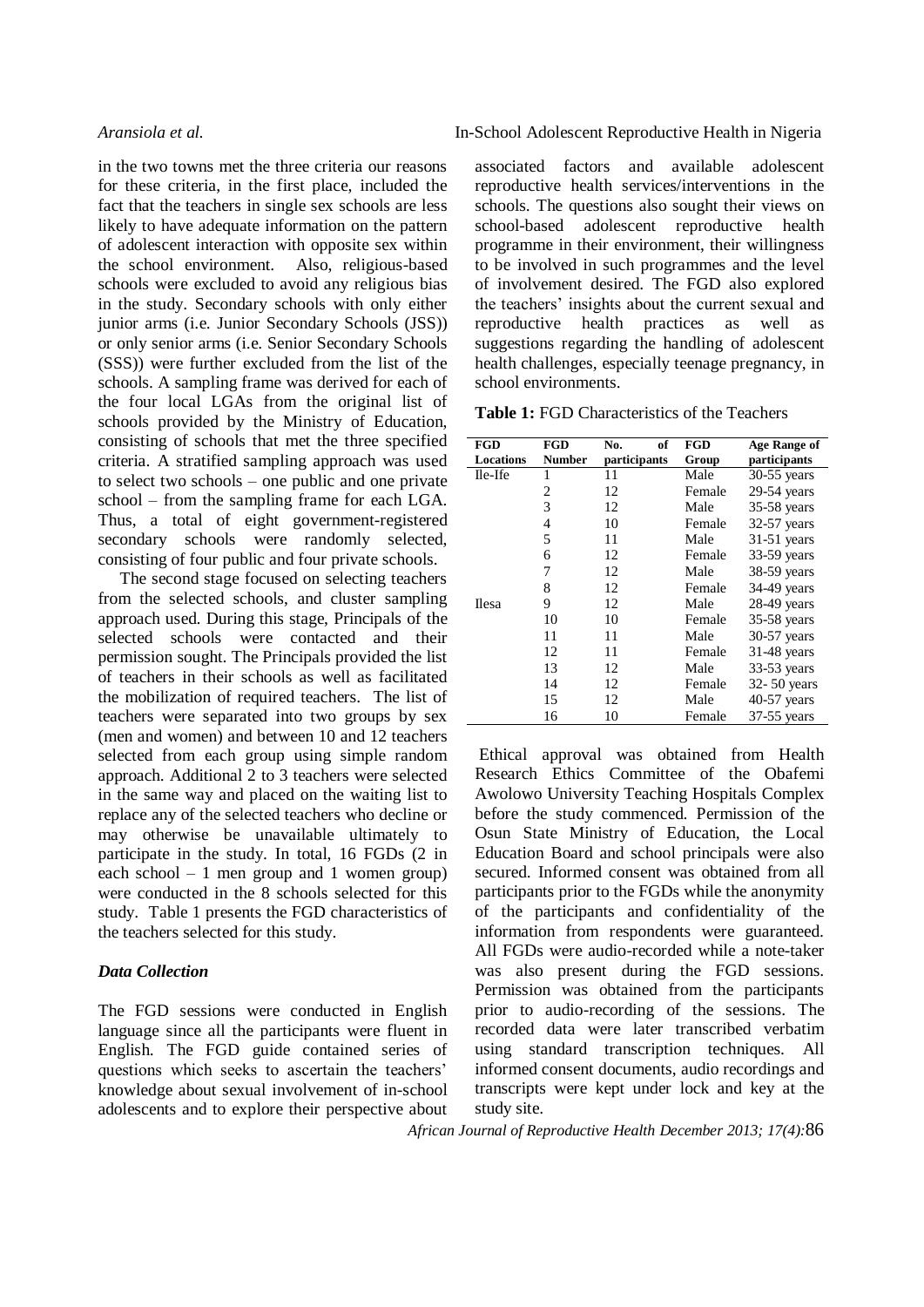#### *Data Analysis*

The analysis of the data was carried out with the aid of Text-based Beta Computer Software. Grounded theory approach was used to analyze the data. Hence, the data were coded for new categories until the level of saturation was reached. The report is presented under the subthemes identified in the study.

## **Results**

#### *Young people's involvement in sexual activities*

In response to the question about the involvement of adolescents in sexual acts in their communities, FGD participants were generally of the opinion that most adolescents are involved in sexual intercourse. The teachers who were participants in the FGD noted that the extent of young people's involvement in sexual activities is alarming and disturbing. They attributed the problem to peer influence, influence of the media through movies, music and internet and poor parental upbringing. A participant noted;

> "*The challenge of sex among youths is very paramount and very rampant. It is an understatement to say youths know nothing about sex; some have more information about sex than their parents because of the porosity of our environment. The society is so porous to the extent that these youths go to pornographic sites on the web freely and have access to pornographic materials on the street. Government is supposed to sanction pornographic sites or materials from the media*". **Male Teacher, Ile – Ife**

#### Another participant retorted;

*"Many youths come from bad families where they are not given good training. Such children are highly involved in sexual activities and influence other children because they are bad examples".* **Female Teacher, Ilesha**

The participants noted that there are many problems associated with adolescents' sexual activities in their schools. These include: high rate of unwanted pregnancy leading to many

*Aransiola et al.* In-School Adolescent Reproductive Health in Nigeria

adolescent girls dropping out of school; unsafe abortion, which had led to deaths of some female students; and the spread of STIs, including HIV, among young people.

#### *Availability of adolescent reproductive health education and services in the school*

The reported level of involvement of adolescents in sexual activities calls for the examination of the various services available for in-school adolescents on their reproductive health issues. Responses obtained clearly indicated that reproductive health information and services are rarely available for the students in the school setting. The only source of reproductive health information available for the students in the schools is what the teachers teach in Biology and Integrated sciences. Although, some nongovernmental organizations (NGOs) were visiting some secondary schools in Ilesha to provide reproductive health education and limited services occasionally, none of such was available to secondary schools students in Ile-Ife. The teachers also noted that only few schools were being reached by the NGOs in Ilesha and the services provided in the said schools were limited with the NGO indicating that it is resource-challenged. Most adolescents were reported as seeking reproductive health information and assistance from their friends and siblings while some are involved in self-medication and others visit quack doctors for their reproductive health problems. The quotation below reflects teachers' opinions on why reproductive health services are not available to inschool adolescents in the study area.

*"There is currently no government policy on the provision of reproductive health services for in-school adolescents in the state. Individual NGOs who sees the need are only trying to provide some services which are grossly inadequate for the students".* **Male Teacher, Ilesa**

#### *Attitude of teachers to school-based reproductive health education and services*

Most of the FGD participants expressed the opinion that school-based reproductive health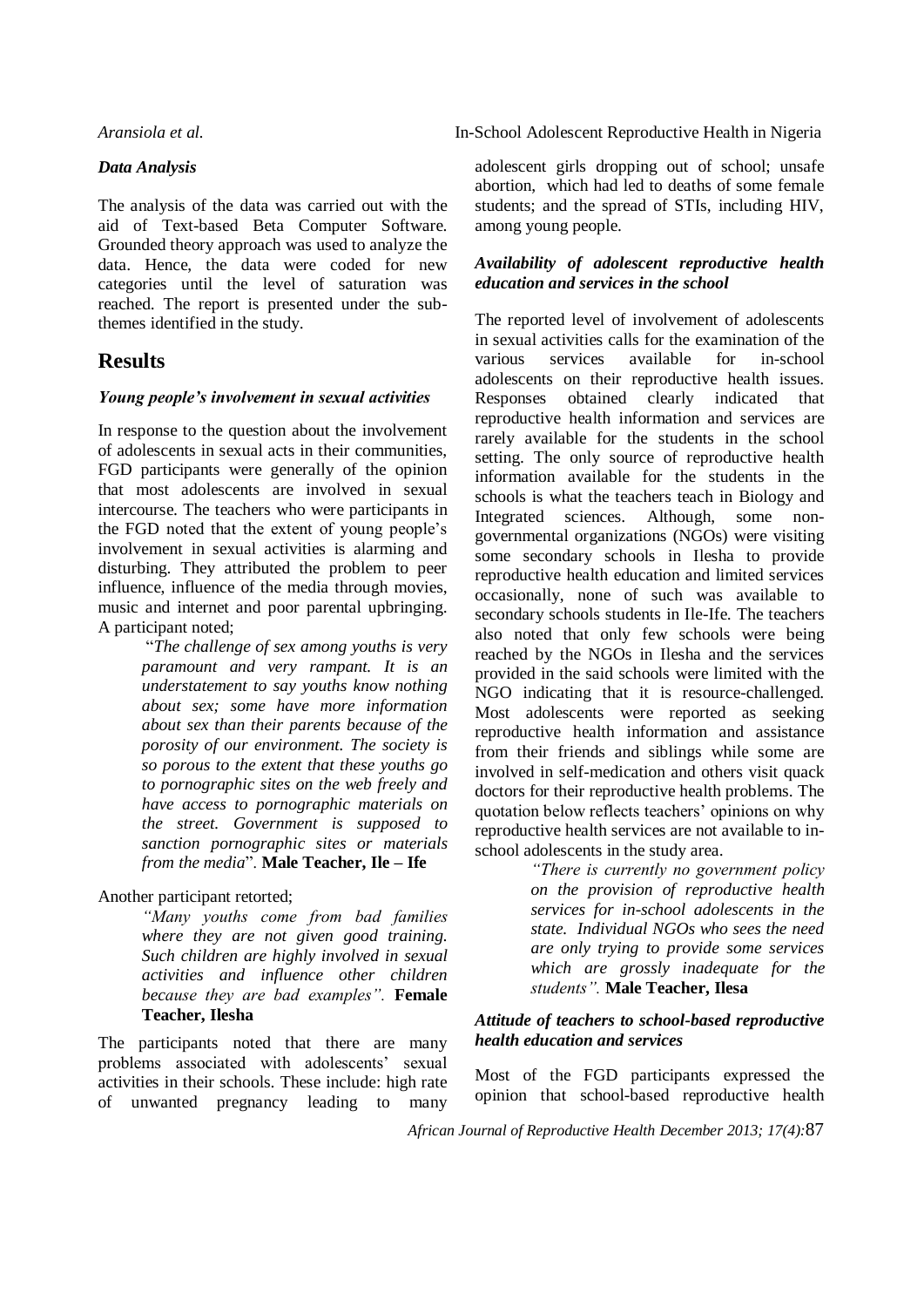programmes are necessary to improve the knowledge of in-school adolescents regarding reproductive health issues, and contribute to reduction of the incidence and prevalence of risky sexual practices among them. Such programmes could either be integrated into the existing curriculum as part of subjects being taught or as a separate subject that can be taught and examined. A participant noted that;

> *"Most youths do not usually realize that there is the other side of the coin until they fall victim of their sexual activities"*. **Male Teacher, Ile – Ife**

*Another participant also noted;*

*"Family life education or sex education should be introduced into school curriculum to reduce the rate of premature parents. The societal moral standard is now dropping due to civilization; most youths have access to pornographic materials. Hence, it is important for young people to know the long- and short-term effects of sexually transmitted diseases".* **Female Teacher, Ilesha**

The teachers, however, have divergent views on the kind of topics and issues to be included in reproductive health programme for the students. Some believed that every aspect of reproductive health issues should be taught as this will allow the students to have comprehensive knowledge of reproductive health issues and those who cannot delay sex till marriage can protect themselves appropriately. As a participant noted;

> *"This is a modern world. It is said that 'prevention is better than cure or even cheaper'. At that age (secondary school girl) the girl should be given contraceptive to prevent early pregnancy. She should be taught different contraceptive method and when she is ready in the future to have babies she should discontinue their use. This is what is done in western part of the world".* Female teacher, Ile – Ife.

Others opined that topics to be taught should be limited to pubertal issues (including teaching

*Aransiola et al.* In-School Adolescent Reproductive Health in Nigeria

girls about menstrual circle), dangers of sexually transmitted diseases and the need to avoid them. This group also wants the topic of HIV and AIDS to be included into the topics to be taught in order to help students understand the adverse effect of unprotected sexual act.

Many participants opposed the teaching of family planning and contraceptive use in secondary schools. Some participants noted as follow:

> *"If issues like family planning and contraceptive use are included in the reproductive health programme in secondary schools, who is going to handle or teach these subjects. Is it the teachers or the health personnel?"* **Male Teacher, Ile – Ife**

> *"For me, teaching of contraceptive in schools is not a welcomed idea. It is like exposing the students to promiscuity. When they know the way out, they will indulge in sexual relationships more than ever before. Contraceptive issues should not be introduced into secondary school curriculum".* **Female Teacher, Ilesha**

### *Willingness of the teachers to be involved in Reproductive Health Education*

In response to the question on their possible involvement in school-based reproductive health programme, majority of the teachers indicated willingness to teach reproductive health issues but only under classroom condition when it is included in the curriculum. However, the majority was neither willing nor comfortable to be involved in personal counseling of the students; the key reason they gave was that they were not professionally equipped to do so. One of the participants reiterated;

> *"If it has to do with class situation and it is part of the curriculum being narrowed down to a syllabus where I am to teach, why not? But if it involves counseling on reproductive health and contraceptive use, I cannot. I think it is better done in the hospitals under medical programmes*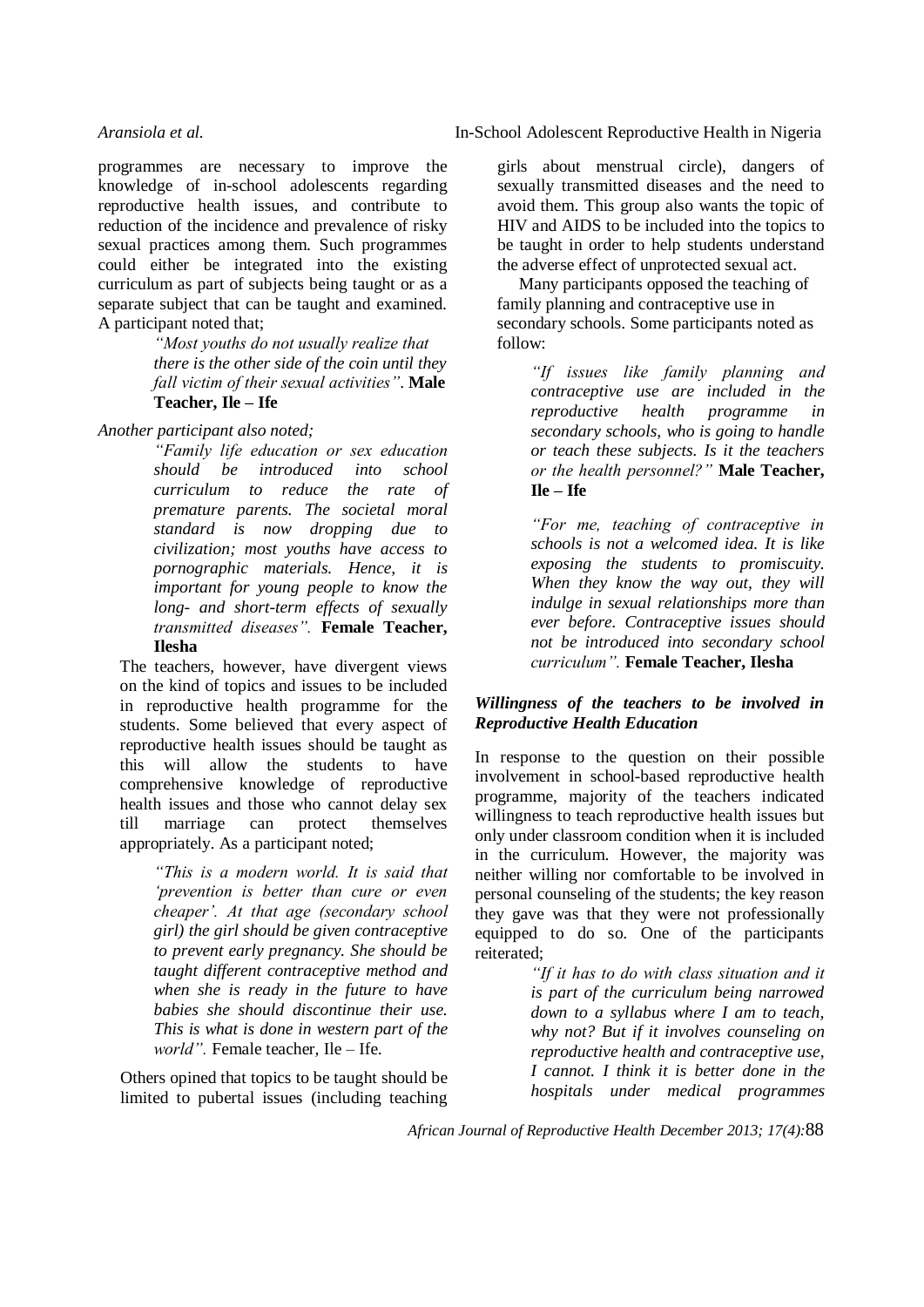*since we are not professionally trained on that"*.

#### *Handling of in-school adolescents with reproductive health problems*

The most common reproductive health problem of the adolescents obvious to the teachers in the schools was teenage pregnancy. The teachers indicated that pregnant students are normally dismissed from the school as a deterrent to their colleagues. With regards to how to handle pregnant students in the future, most of them maintained that a pregnant school girl should be sent away from the school after the parents have been duly informed and both the girl and the parent have been given the right counselling to prevent the girl from aborting and experiencing complications or any unnecessary havoc. Most participants also expressed the opinion that pregnant school girls should not be re-admitted into their schools but should continue their education in another school if they wish, to prevent them from becoming bad examples to their colleagues. This position was more reiterated among the teachers from private secondary schools; they insisted that it is absolutely impossible for the school to re-admit any of their students dismissed for being pregnant. A participant expressed;

*"In my own opinion, the girl should not be taken back to the school because of embarrassment and I consider it 'medicine after death' to counsel her, since she is already pregnant".* **Male Teacher, Ilesha**

Another participant opined that;

*"There is nothing to be done than to send her home but she can be counselled that she and the baby can still be successful in the future before that action is taken".* **Female Teacher, Ile-Ife**

## **Discussion**

This article examined the perception and the level of involvement that teachers would prefer in school-based adolescent reproductive health education in two urban communities in South-west Nigeria. Teachers reported high level of early

sexual involvement among in-school adolescents. Quantitative studies carried out in several parts have suggested that a fair proportion of adolescents engage in early sex. Based on a nationally representative data, Fatusi and Blum<sup>12</sup> reported that a fifth of adolescents 15-19 years engage in sex in Nigeria. The 2008 Nigeria Demographic Health Survey (NDHS) also reported that 24% of never-married female adolescents (15-19 years) and 21.4% of their male counterparts had ever engaged in  $sex^{13}$ . Furthermore, 19.8% of the males and 16.0% of the females had engaged in sex in the last 12-month preceding the survey. A previous study among inschool adolescents in parts of the study area had also reported that 50% of the adolescents were sexually active<sup>26</sup>.

*African Journal of Reproductive Health December 2013; 17(4):*89 Considering that teachers have also reported high level of teenage pregnancy among in-school adolescents, it is likely that most adolescents who engaged in early sex have unprotected sex. Several studies have also shown low contraceptive use among sexually active adolescents in Nigeria. The result of the 2008 NDHS indicated that only 28.2% of adolescent females and 36.2% of adolescent males who engaged in sexual intercourse in the last one year preceding the survey had used condom<sup>14</sup>. Low level of utilization of condom among adolescents has significant implications for the transmission of sexually transmitted infections, including HIV/AIDS. The World Health Organisation estimates that approximately one in five adolescents contract a curable sexually transmitted infection annually<sup>15</sup>, while almost half of new cases of HIV occur among adolescents<sup>16,17</sup>. Reasons that have been suggested for low adolescent condom use include poor sexual and reproductive health knowledge, inadequate access to contraceptive products and services, dislike for condom, and low self-efficacy for condom use<sup>18,19</sup>. The overall picture of a combination of high level of early sex and low level of contraceptive use provides a strong justification for strengthening relevant adolescent sexual and reproductive interventions, including effective educational programmes, in schools. Fortunately, review of school-based studies has identified factors that are associated with successful school based education<sup> $20,21$ </sup>. These could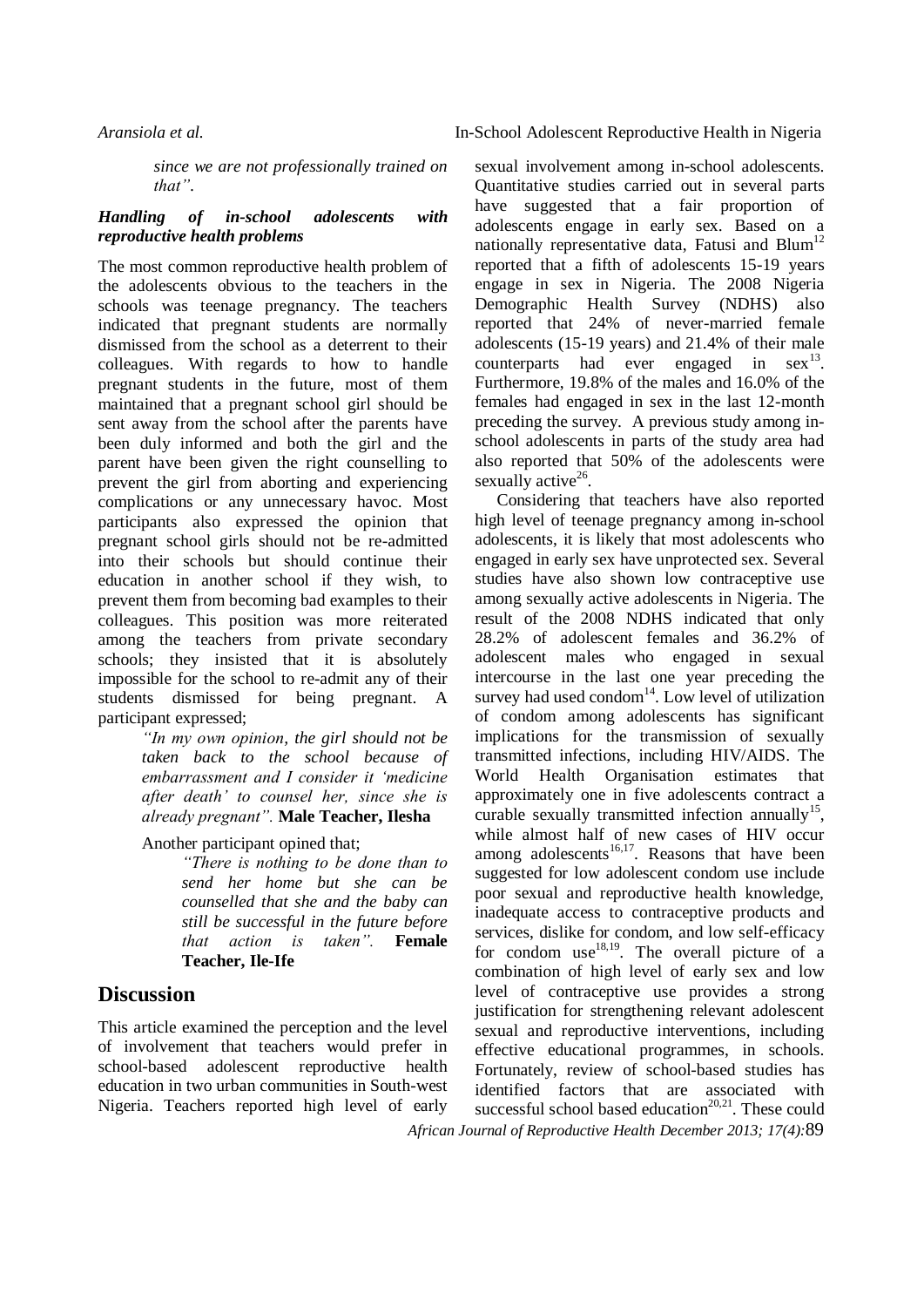be used to inform the design of the effective educational intervention.

Teenage pregnancy presents significant challenge in short- and long-term, particularly as the young girl can resort to unsafe abortion, has higher risk of poor maternal and child outcome if pregnancy is carried to term, and likely to drop out of school in the process<sup>22,23</sup>. Several studies have shown that most unmarried pregnant adolescents have strong desire to abort the pregnancy and will seek any possible method to accomplish their aim since teenage pregnancy carry significant stigma among in-school adolescents and negative societal reaction<sup>10,24,25</sup>. Given the Nigerian scenario, whereby abortion on demand is illegal, most pregnant girls resort to medically unqualified personnel and unsafe procedures in the bid to terminate their pregnancy. The practice of expelling pregnant girls from school, as presently reported by the teachers as well as supported for future cases of teenage pregnancy, while perceived as a step to deter peers, have significant implication for the pregnant adolescent girl. Among others, it deepens her sense of shame, ostracism, and failure. Furthermore, it can potentially compromise future educational attainment and socio-economic development of the girl-child and increase the risk of intergenerational poverty<sup>24,26</sup>. The practice could also exert more pressure on yet-to-be-discovered pregnant adolescent to have an abortion by all means to save her from shame and disgrace by the school authority. While efforts need to be vigorously mounted to prevent teenage pregnancy, including those that emphasize delay in sexual debut, the practice of expelling pregnant girls needs to be reviewed. This is important since in most cases, such adolescent girls rarely continue their education even after the delivery<sup>27</sup>. Pregnant adolescent girls need to be properly supported and counseled such that they can return to school and be effectively rehabilitated and integrated after having their babies, such that they can earnestly resume the pursuit of their educational goals. Establishing appropriate mechanism for continuous support of in-school adolescents during the pregnancy and their re-integration back in school after delivery can reduce the current gender gap that exists in education in Nigeria. It is

important to note that the present response of the teachers to teenage pregnancy in schools inadvertently cause the pregnant girl to carry most, if not all, the consequences of the early unprotected sex alone with little attention to the male partner involved. Thus, it is a gender-biased practice and needs to be addressed through gender sensitive policies in the state and consequently national level.

Teachers were found to be supportive of including RHE or sexuality education in the syllabus, and appear willing to teach such. However, as the result showed, a large proportion of teachers may be uncomfortable with inclusion of contraceptive issues but are accepting of biology-focused pubertal-related information. The teaching of Biology and Integrated sciences or even merely including reproductive health issues in curriculum may not be sufficient for the students since those courses may have limitations of impacting the desired life skills, and may have other challenges such as availability of adequate class time or appropriateness of the class setting for effective results. Programmes targeting attitudinal and behavioural changes and have the characteristic of being responsive to practical adolescent sexual and behaviour issues are likely to need a setting beyond the strict classroom environment. This is in line with similar studies in other countries in Africa such as Tanzania, Zanbia and South Africa<sup>28-32</sup>. It may not be possible for students who have personal problems regarding their sexual and reproductive health, for example, might not be able to disclose such under classroom condition. Paradoxically, teachers, in this study,

*African Journal of Reproductive Health December 2013; 17(4):*90 were not willing to be involved in personal counselling for the students since they believed that they were not professionally equipped to do so. With the period of contact between teachers and students facilitated by school curriculum, and the inadequate availability of alternative adolescent-focused health and development services, there is a need to explore how schools and teachers can serve more effectively in the area of adolescent sexual and reproductive health (ASRH). Among others, there will be the need to appropriately build the skills of teachers and boost their confidence and self-efficacy in handling common ASRH issues. Secondly, there is the need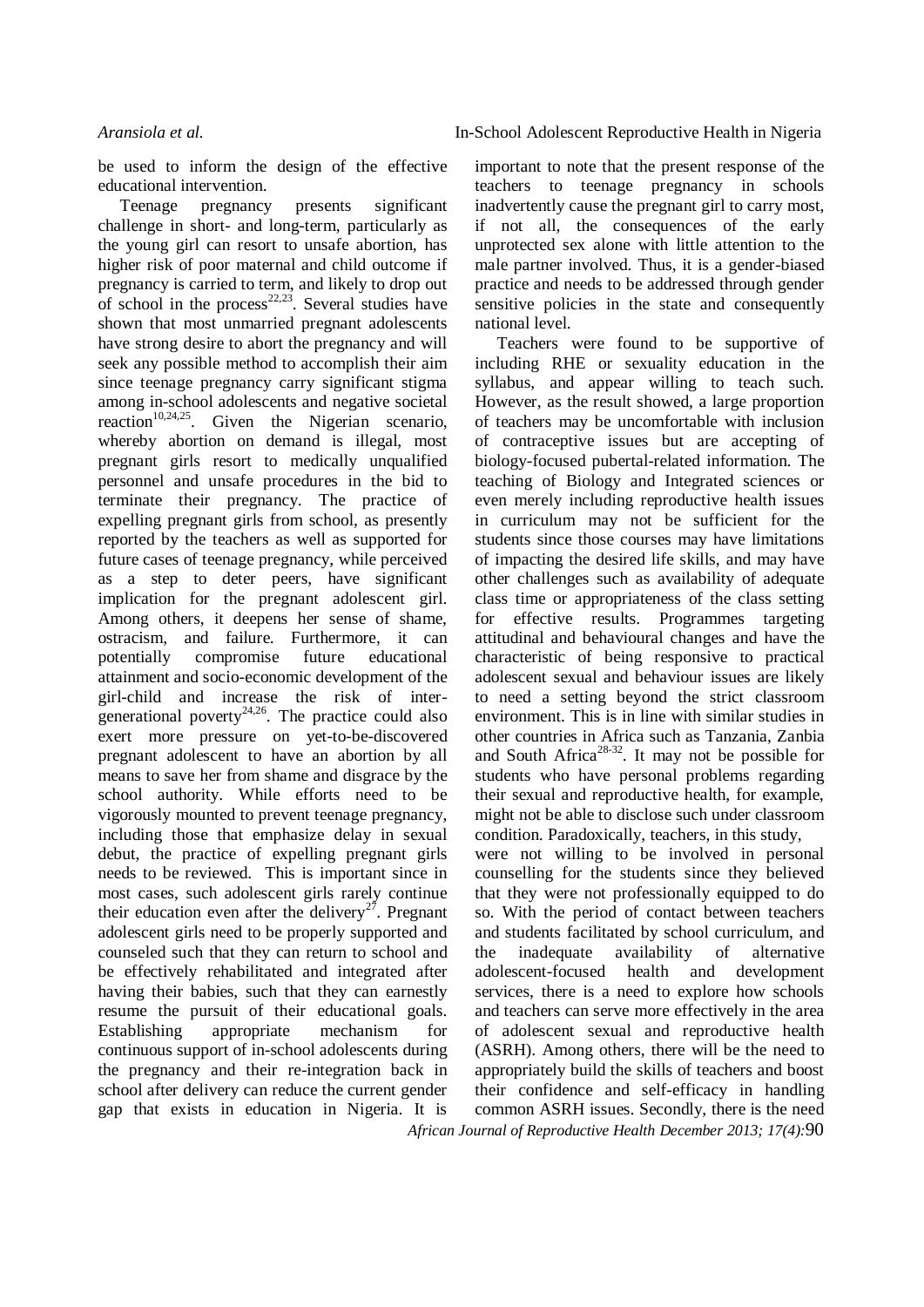for ensuring collaboration between the teachers and health services, so that the latter can augment the activities of the former, and provides required technical support as well as serves effectively as referral recipient<sup>33</sup>. Reproductive health services which do not necessarily need to be provided within the health facility environments should be made available to the students in school. This will encourage positive and healthy reproductive health behaviour and relationships among the students. There is also the need to increase the confidence of the in-school adolescents to seek assistance from trained teachers whenever they have reproductive health challenges. Capacity- and confidencebuilding on both the side of the teachers and the students can be achieved through in-service training activities for teachers as well as provision of constant medium for students-teachers dialogue at personal levels in the secondary schools as suggested by studies in other similar settings $8,33$ .

As indicated earlier, most schools in our study area are similar to the schools we selected for the study: they are secular in nature, have students of both sexes, and have classes from JSS 1 to SSS 3). Furthermore, the schools were randomly selected. Thus, they are considered as being representative of the schools attended by most adolescents in the area. It is, however, important to note that as this may appear to be the strength of our sample, it can also serve as limitations on the other hand as the divergent views of the other school settings, though few in numbers, are excluded in this study. The results have therefore blurred the differences between secular and religious and single sex and mixed schools. Overall, this study provide good insight into the perspectives of teachers, as major stakeholders in adolescent health development – regarding adolescents' reproductive health challenges and the potentials of school-based intervention in the study area. The information provided has potential for the strengthening of programmes and interventions to improve the reproductive health of in-school adolescents and to inform for further studies.

## **Contribution of Authors**

*Joshua Oyeniyi Aansiola* contributed to the study design, managed the data collection, analysis as well as drafted the initial and revised manuscripts.

#### *Aransiola et al.* In-School Adolescent Reproductive Health in Nigeria

*Sola Asa* contributed to the study design, data collection process, analysis and made critical inputs into the revision and finalization of the manuscript.

*Patience Obinjuwa* contributed to the study design, data collection process, and made inputs into the revision and finalization of the manuscript

*Oluseyi Olarewaju* contributed to the study design, data collection process, analysis and made inputs into the revision and finalization of the manuscript

*Olubukola O Ojo* contributed to the study design, data collection process and made inputs into the revision and finalization of the manuscript

*Adesegun Olayiwola Fatusi* was OAU's Principal Investigator for the study; he contributed to the study design, quality control in the data collection, critically reviewed the initial drafts of the manuscripts and finalized the manuscript.

### **Acknowledgement**

The author(s) disclosed receipt of the financial support for the research from Population and Reproductive Health Programme, Obafemi Awolowo University, Ile-Ife, Nigeria (OAU) – a partnership of the Gates Institute, Johns Hopkins Bloomberg School of Public Health and OAU. The support of the Flemish Interuniversity Council and the University of the Western Cape to the UWC Centre for Research in HIV and AIDS and its postdoctoral fellowship programme in the preparation of this manuscript are also acknowledged. The opinions expressed are solely those of the authors.

## **References**

- 1. Fawole OI, Asuzu MC, Oduntan SO. Survey of knowledge, attitudes and sexual practices relating to HIV infection/AIDS among Nigerian secondary school students. *African Journal of Reproductive Health* 1999:15-24.
- 2. Jejeebhoy SJ. Adolescent sexual and reproductive behavior: a review of the evidence from India. *Social Science & Medicine* 1998;46(10):1275-90.
- 3. Cohall AT, Cohall R, Dye B, Dini S, Vaughan RD, Coots S. Overheard in the halls: What adolescents are saying, and what teachers are hearing, about health issues. *Journal of school health* 2007;77(7):344-50.
- 4. Fatusi AO, Hindin MJ. Adolescents and youth in developing countries: Health and development issues